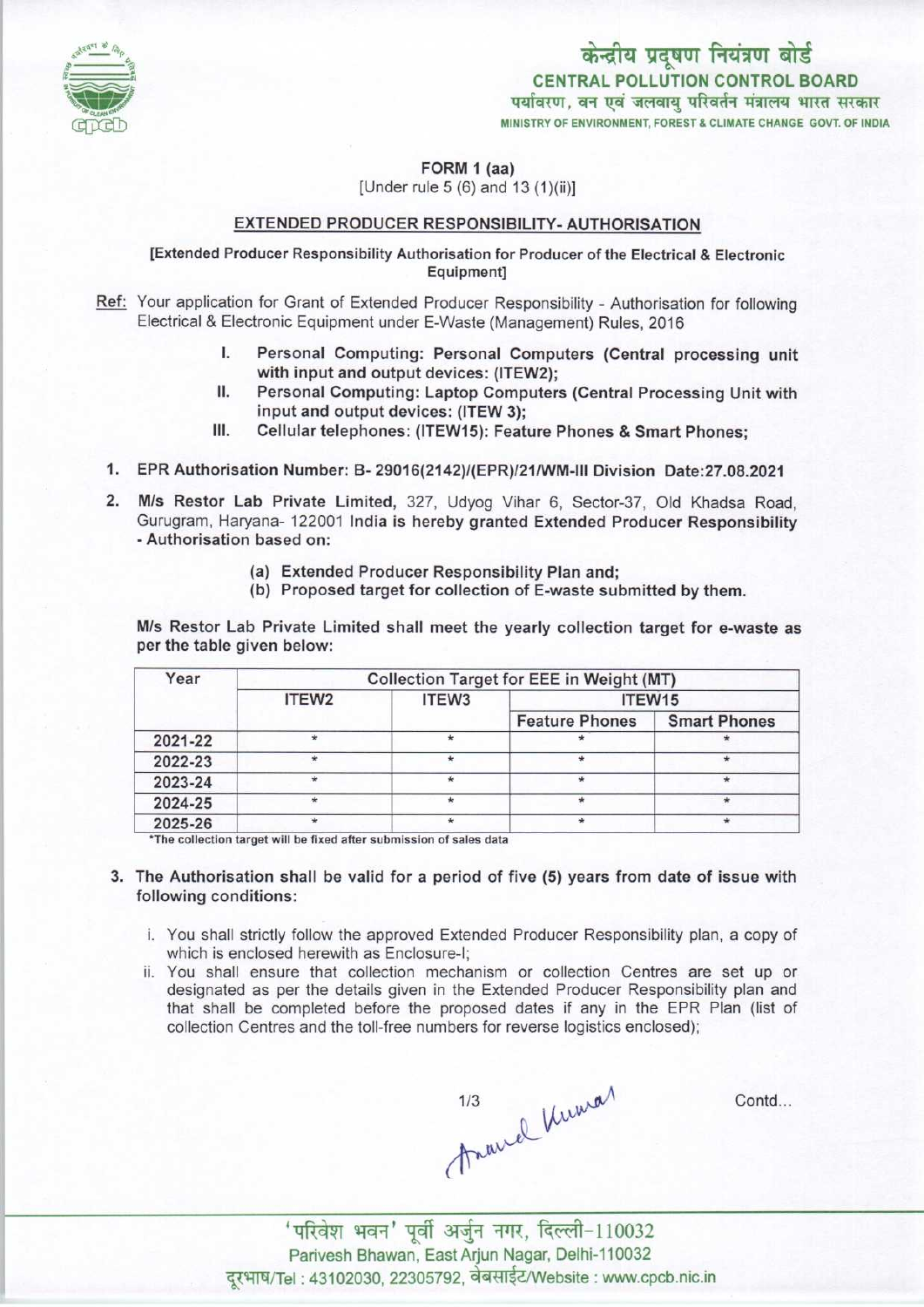

From pre page....

- iii. You shall ensure that all the collected e-waste is channelized to your PRO'S (M/s Pro Connect, G-7,New Market, Near Khasa Kothi Circle, Jaipur) and records shall be maintained at PRO, recycler/dismantler and your end;
- iv. You shall maintain records, in Form-2 of these Rules, of e-waste and make such records available for scrutiny by Central Pollution Control Board;
- v. You shall file annual returns in Form-3 to the Central Pollution Control Board on or before 30th day of June following the financial year to which that returns relates.

## vi. General Terms & Conditions of the Authorisation:

- a. The authorisation shall comply with provisions of the Environment (Protection) Act, 1986 and the E-waste (Management) Rules.2016 made there under;
- b.The authorisation or its renewal shall be produced for inspection at the request of an officer authorised by the Central Pollution Control Board;
- c.Any change in the approved Extended Producer Responsibility plan should be informed to Central Pollution Control Board within 15 days on which decision shall be communicated by Central Pollution Control Board within sixty days;
- d. It is the duty of the authorised person to take prior permission of the Central Pollution Control Board to close down any collection centre/points or any other facility which are part of the EPR plan;
- e. An application for the renewal of authorisation shall be made as laid down in subrule (vi) of rule of 13(1) the E- Waste (Management) Rules, 2016;
- f.The Board reserves right to cancel/amend/revoke the authorisation at any time as per the policy of the Board or Government.

### vii. Additional Conditions: -

- a) That the applicant will submit annual sales data along with annual returns;
- b)That the applicant has to ensure that the addresses of collection points provided by them in their EPR Plan are correct and traceable and the collection points/centres are functional;
- c) That the applicant will submit revised application for grant of EPR Authorisation in case of applicant adding/changing PRO or changing its EPR Plan;

 $2/3$ 

Contd..

Arand Knowar